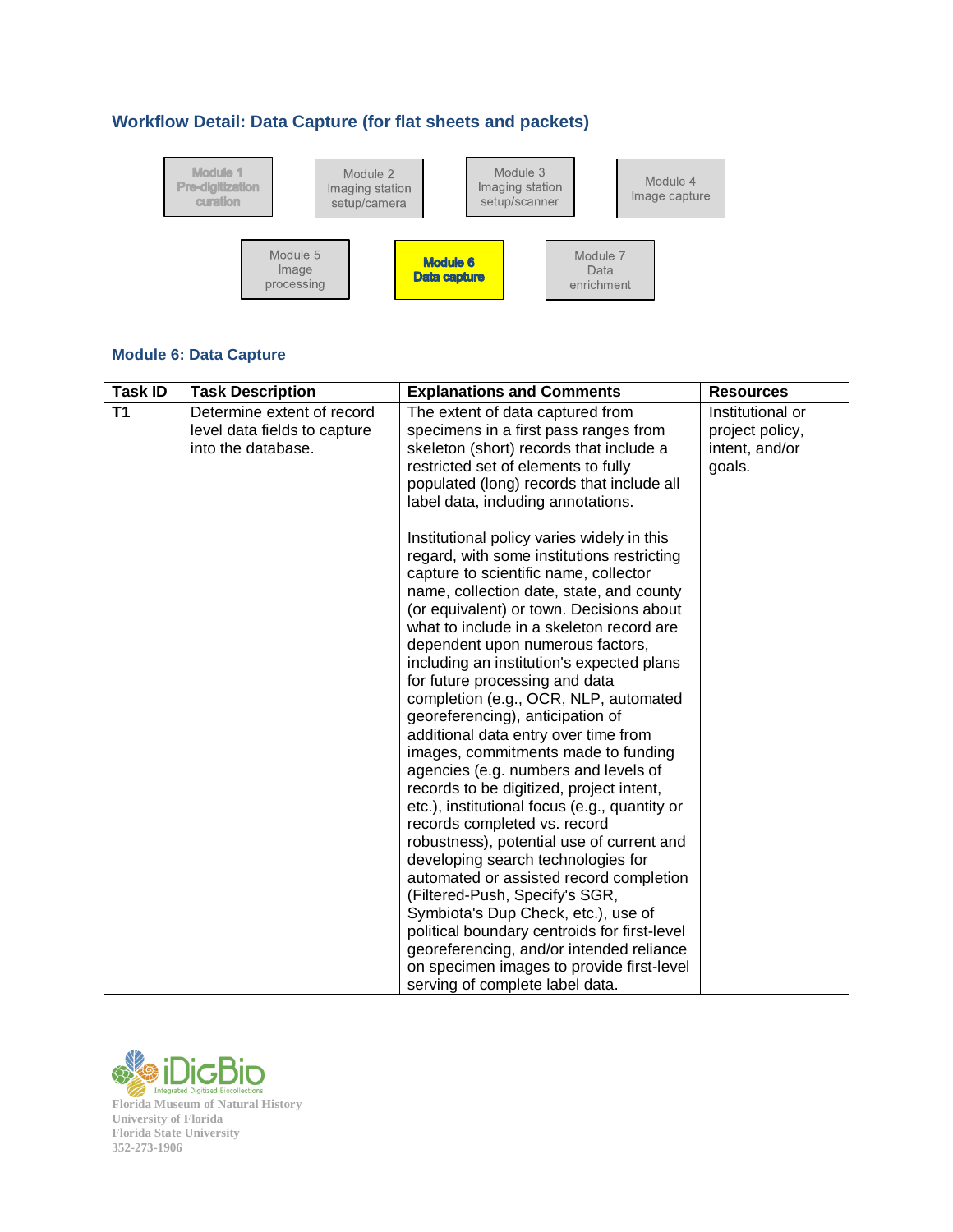| T <sub>2</sub> | Queue existing image files<br>previously prepared for data<br>capture, or procure physical<br>specimens for data entry. | The underlying focus of the steps<br>throughout these digitization modules is<br>to encourage institutions to follow an<br>object to image to data workflow.<br>Nevertheless, some institutions choose,<br>for various justifiable reasons, to pursue<br>a specimen to data workflow.<br>If data are to be entered from specimen<br>sheets rather than images, time must be<br>allowed to move specimens to the data<br>entry station(s). This may necessitate an<br>additional terminating task in Module 4 in<br>which specimen folders are moved to a<br>data entry staging area following imaging<br>to eliminate the need to re-file specimens<br>then re-pull them at data entry time.<br>Alternatively, if data entry precedes or<br>occurs parallel with imaging, additional<br>terminating steps may be needed in<br>Module 1 or other modules for moving<br>specimens to the data entry station. It<br>should be noted that in some institutions<br>both of these strategies are used<br>concurrently, effectively accommodating<br>a variety of pathways for specimens to<br>arrive at the data entry station(s). | Computer.<br>Cart for<br>transporting<br>specimens.                |
|----------------|-------------------------------------------------------------------------------------------------------------------------|------------------------------------------------------------------------------------------------------------------------------------------------------------------------------------------------------------------------------------------------------------------------------------------------------------------------------------------------------------------------------------------------------------------------------------------------------------------------------------------------------------------------------------------------------------------------------------------------------------------------------------------------------------------------------------------------------------------------------------------------------------------------------------------------------------------------------------------------------------------------------------------------------------------------------------------------------------------------------------------------------------------------------------------------------------------------------------------------------------------------------|--------------------------------------------------------------------|
| T <sub>3</sub> | Create new empty database<br>record or find existing<br>database records previously<br>created in Modules 1 or 4.       | Some workflows may include creation of<br>a skeleton record within an earlier<br>module equivalent to what is detailed<br>here, or such previously created records<br>might include only a catalog number<br>(e.g., barcode value). Hence, skeleton<br>record creation might be skipped here, or<br>previously created skeleton records<br>might be more completely populated at<br>this step.                                                                                                                                                                                                                                                                                                                                                                                                                                                                                                                                                                                                                                                                                                                               | Computer.<br>Database.<br>Image store or<br>physical<br>specimens. |
| T4             | Enter catalog number or<br>other identifier via keystroke<br>or barcode scanner.                                        | This task may have been completed<br>during one or more previous modules, as<br>suggested in T3.                                                                                                                                                                                                                                                                                                                                                                                                                                                                                                                                                                                                                                                                                                                                                                                                                                                                                                                                                                                                                             | Barcode scanner.                                                   |
| T5             | Enter collector name,<br>collector number, and/or<br>collection date.                                                   | This minimum initial data entry facilitates<br>electronic search for duplicates.                                                                                                                                                                                                                                                                                                                                                                                                                                                                                                                                                                                                                                                                                                                                                                                                                                                                                                                                                                                                                                             | Database<br>interface.                                             |

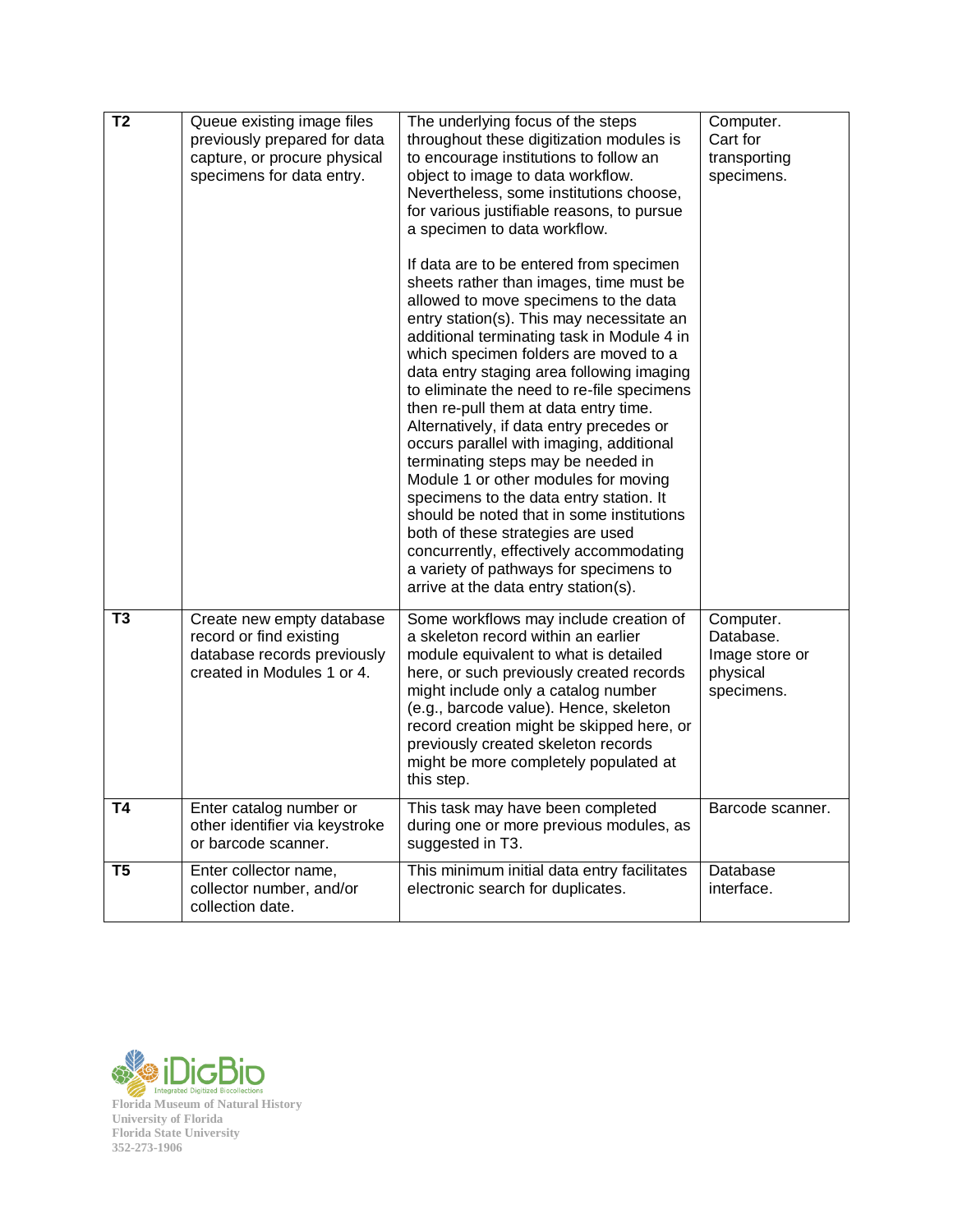| T <sub>6</sub> | Attempt search for<br>duplicates.                                     | In software so equipped, this process<br>attempts to discover duplicate<br>specimens from within a regional or<br>global herbarium network based on<br>exact or closely similar matches on<br>several fields (collector, collector<br>number, collection date). Software<br>supporting such duplicate searches<br>currently includes Specify 6 (via Scatter,<br>Gather, Reconcile, currently for<br>herbarium data only) and Symbiota.<br>Even in cases where exact duplicates<br>are not found, closely related records<br>that are found might facilitate more rapid<br>data entry. | Appropriate<br>software.<br>Connection to<br>networked<br>resources, |
|----------------|-----------------------------------------------------------------------|---------------------------------------------------------------------------------------------------------------------------------------------------------------------------------------------------------------------------------------------------------------------------------------------------------------------------------------------------------------------------------------------------------------------------------------------------------------------------------------------------------------------------------------------------------------------------------------|----------------------------------------------------------------------|
| T7             | Parse and move data from<br>found duplicates into the<br>data record. | This step is dependent upon completion<br>of T6 and assumes discovery of a<br>duplicate record. Results might be used<br>to fully populate-via keystroke or<br>automatic transfer-previously partially<br>completed records or to import<br>discovered data into all empty fields.                                                                                                                                                                                                                                                                                                    | Appropriate<br>connection to<br>networked<br>resources.              |

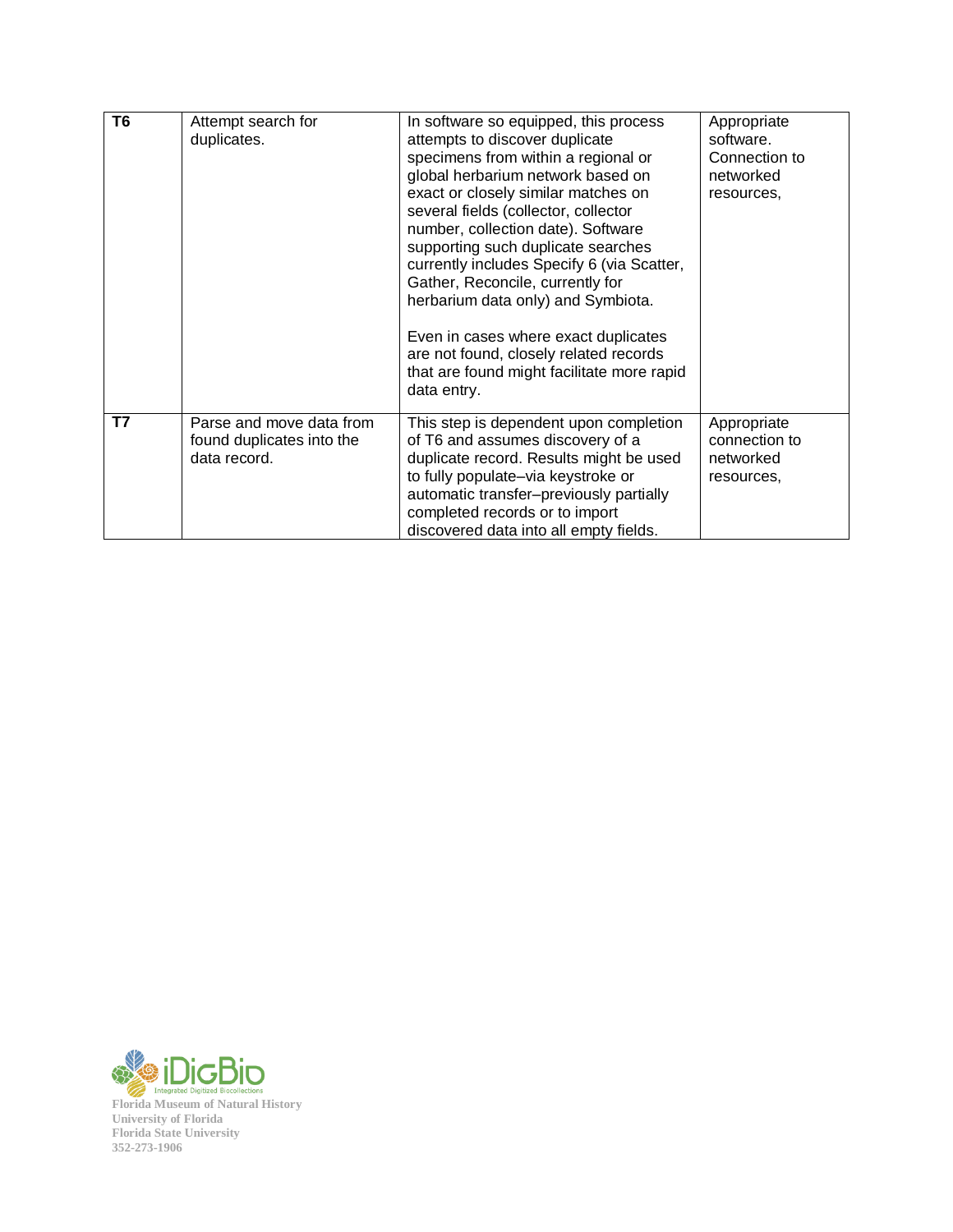| T <sub>8</sub> | Attempt OCR of label data. | When included, Optical Character                                                        | OCR software or |
|----------------|----------------------------|-----------------------------------------------------------------------------------------|-----------------|
|                |                            | Recognition (OCR) constitutes a subtask                                                 | OCR-integrated  |
|                |                            | of at least the following steps:                                                        | data entry      |
|                |                            | Ingest specimen or label<br>$\bullet$                                                   | application.    |
|                |                            | image(s) into an OCR tool.                                                              |                 |
|                |                            | Execute OCR on image(s).<br>$\bullet$<br>Import or insert OCR results into<br>$\bullet$ |                 |
|                |                            | the data entry application.                                                             |                 |
|                |                            | Process OCR results within the<br>$\bullet$                                             |                 |
|                |                            | data entry application:                                                                 |                 |
|                |                            | Delineate regions of interest                                                           |                 |
|                |                            | within the OCR output and                                                               |                 |
|                |                            | identify the fields into which                                                          |                 |
|                |                            | the text should be imported                                                             |                 |
|                |                            | (e.g, Apiary),                                                                          |                 |
|                |                            | Clean, parse, format, and                                                               |                 |
|                |                            | import text into a                                                                      |                 |
|                |                            | spreadsheet for later upload                                                            |                 |
|                |                            | to the database (e.g., Salix),                                                          |                 |
|                |                            | Display and copy text from<br>visible OCR output (e.g.,                                 |                 |
|                |                            | Symbiota).                                                                              |                 |
|                |                            | Verify and correct OCR errors                                                           |                 |
|                |                            | (typically via manual                                                                   |                 |
|                |                            | keystroking).                                                                           |                 |
|                |                            | Archive corrected, unparsed                                                             |                 |
|                |                            | verbatim text.                                                                          |                 |
|                |                            |                                                                                         |                 |
|                |                            | It should be noted that OCR execution                                                   |                 |
|                |                            | and processing (with the exception of                                                   |                 |
|                |                            | Symbiota's integrated and largely                                                       |                 |
|                |                            | seamless OCR implementation) is often<br>a batch process independent and                |                 |
|                |                            | external to an inline data capture                                                      |                 |
|                |                            | workflow, the results of which are                                                      |                 |
|                |                            | imported into a database to update                                                      |                 |
|                |                            | existing records. Work is underway to                                                   |                 |
|                |                            | refine OCR accuracy and enhance OCR                                                     |                 |
|                |                            | integration.                                                                            |                 |

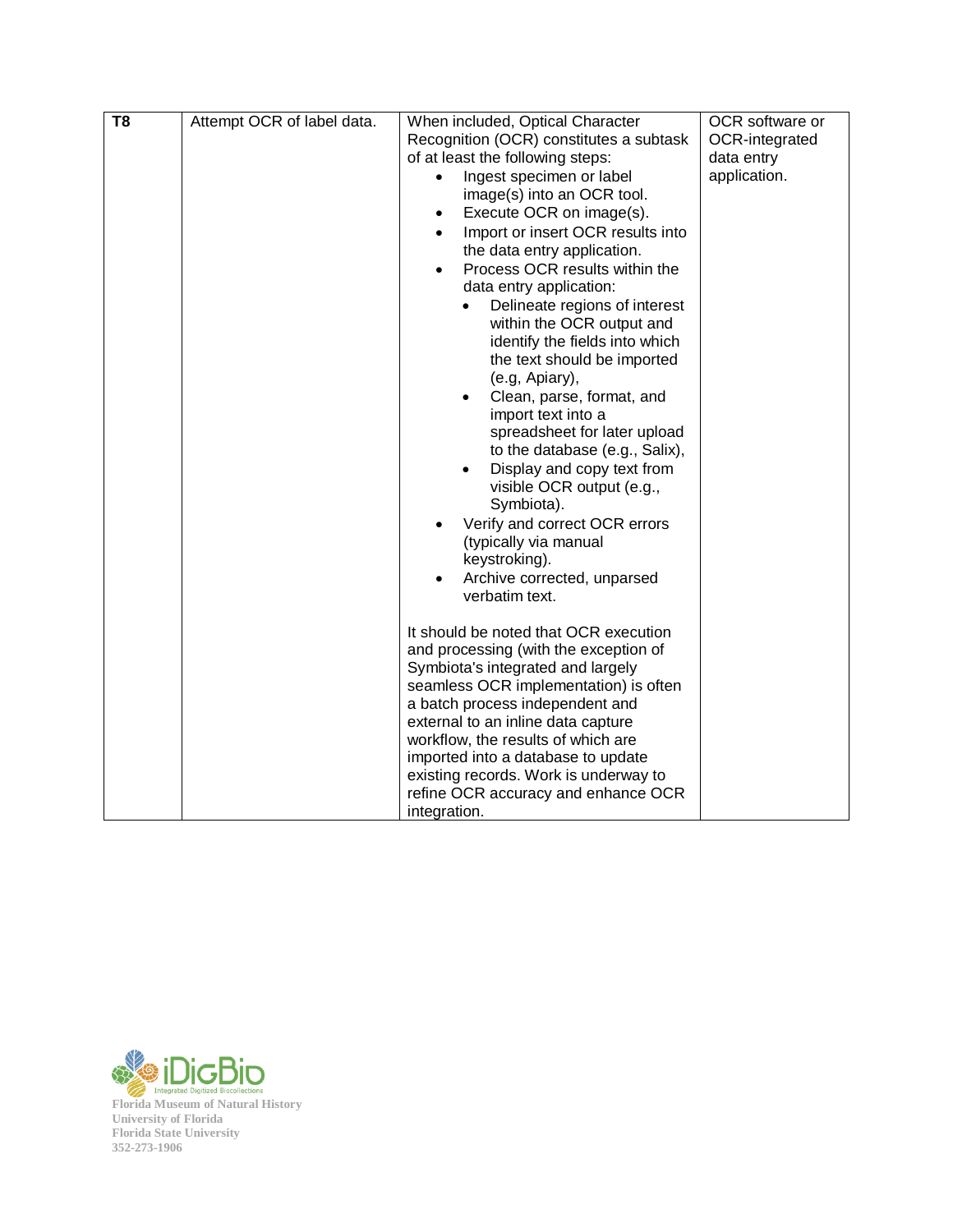| T <sub>9</sub> | Attempt automated NLP. | Natural Language Processing (NLP) can<br>be classified mostly as a future tool on<br>which work and research are occurring.<br>It is included here for completeness.<br>When effected, it will follow and depend<br>on OCR execution. Currently, the Salix<br>application, produced at Arizona State,<br>combines OCR and NLP in an external<br>application that creates a spreadsheet<br>suitable for uploading to a database.                                                                       | NLP software or<br>NLP-integrated<br>data entry<br>application. |
|----------------|------------------------|-------------------------------------------------------------------------------------------------------------------------------------------------------------------------------------------------------------------------------------------------------------------------------------------------------------------------------------------------------------------------------------------------------------------------------------------------------------------------------------------------------|-----------------------------------------------------------------|
|                |                        | Steps in the NLP process might include:<br>Training/setup/configuration of<br>grammars and parsing rules<br>using training sets based on<br>predefined formats and cases<br>(e.g., dates, duplicates), this task<br>likely to be performed once or<br>only periodically.<br>Ingestion of data into the NLP<br>$\bullet$<br>tool (data to typically be the<br>results of OCR, but possibly<br>from keyboard input).<br>Output of parsed data and<br>$\bullet$<br>subsequent upload into a<br>database. |                                                                 |

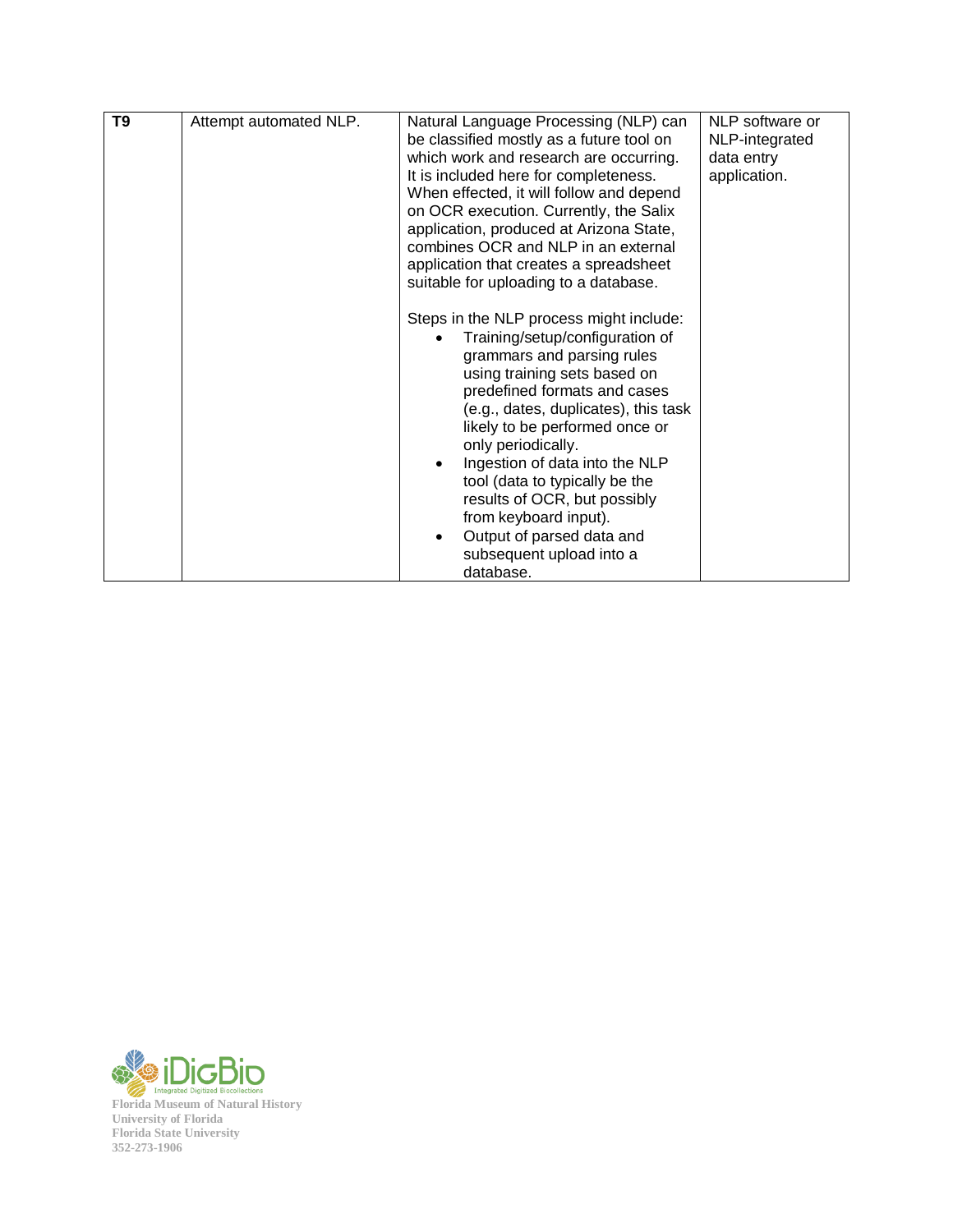| T <sub>10</sub> | Enter specimen data utilizing | Voice or speech recognition software is                              | Voice recognition |
|-----------------|-------------------------------|----------------------------------------------------------------------|-------------------|
|                 | speech recognition.           | not yet widely used, but has important                               | software.         |
|                 |                               | consequences for biological database                                 |                   |
|                 |                               | data capture. Several institutions are                               |                   |
|                 |                               | currently using this technology and                                  |                   |
|                 |                               | others are refining it for use with                                  |                   |
|                 |                               | biological and paleontological                                       |                   |
|                 |                               | collections. Using this technology                                   |                   |
|                 |                               | requires training VR software to                                     |                   |
|                 |                               | recognize and parse individual                                       |                   |
|                 |                               | technicians' speech patterns (a one-time,                            |                   |
|                 |                               | repetitive, and potentially somewhat                                 |                   |
|                 |                               | time-intensive endeavor). Following                                  |                   |
|                 |                               | initial training and setup, steps in using                           |                   |
|                 |                               | VR mirror those of keyboard entry and                                |                   |
|                 |                               | sometime depend upon keyboard-                                       |                   |
|                 |                               | controlled navigation among data fields.                             |                   |
|                 |                               | To capture data, technicians view the                                |                   |
|                 |                               | label, navigate to the appropriate data                              |                   |
|                 |                               | field in the database interface, and read                            |                   |
|                 |                               | the label data into a microphone.                                    |                   |
|                 |                               | When used, VR allows data entry for                                  |                   |
|                 |                               | filed-as name and other relevant label                               |                   |
|                 |                               |                                                                      |                   |
|                 |                               | data, including the population of skeleton<br>data referenced in T5. |                   |
|                 |                               |                                                                      |                   |
|                 |                               | Significant time investment in training the                          |                   |
|                 |                               | software for rapid turnover of technicians                           |                   |
|                 |                               | is a potential deficiency of VR, especially                          |                   |
|                 |                               | in light of the time that is sometimes                               |                   |
|                 |                               | required to train the software.                                      |                   |

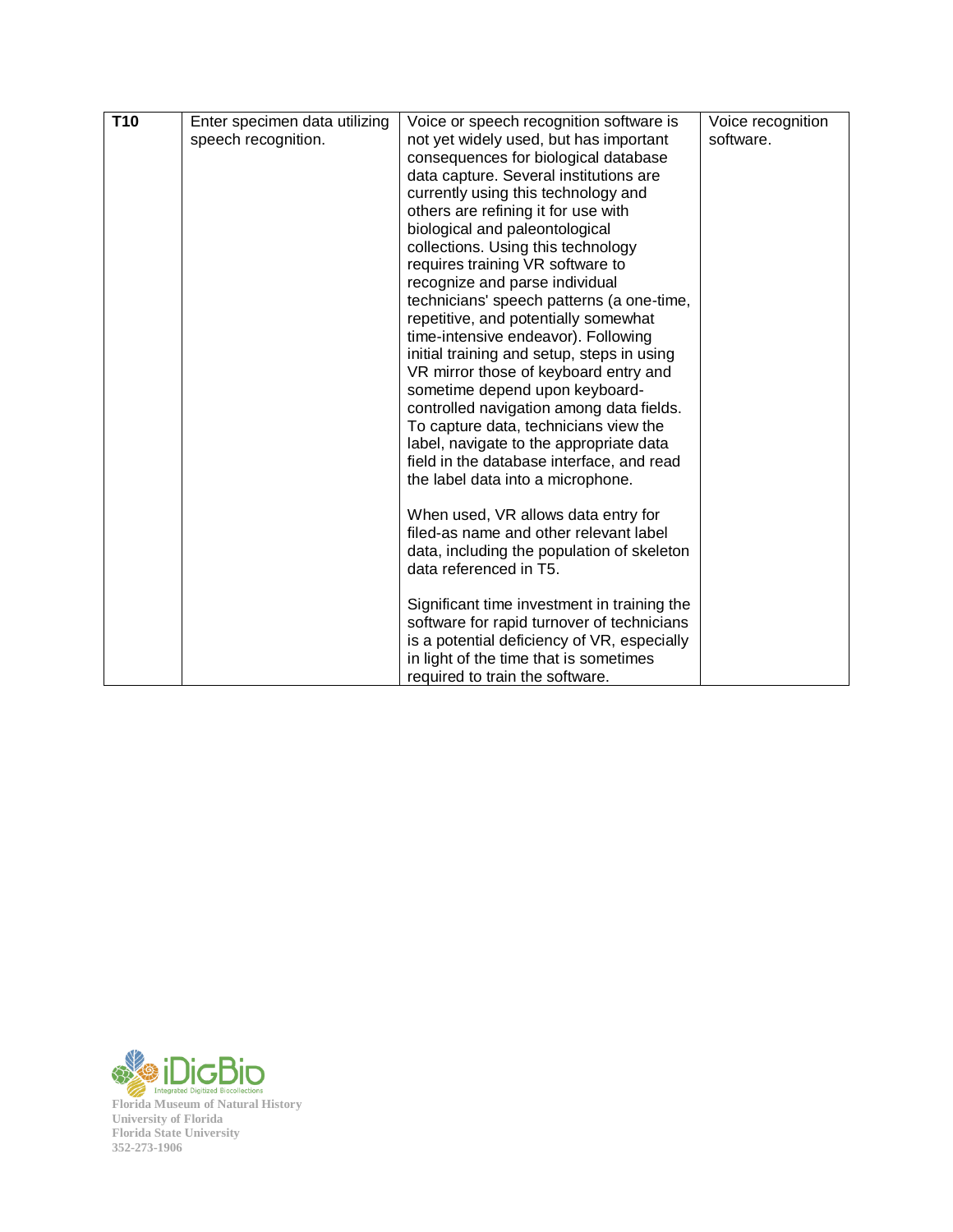| <b>T11</b>      | Keyboard transcription.                                                                                                               | Select filed-as name from a list.<br>Enter or select from controlled<br>vocabulary pick lists other label data per<br>institutional or project policy, to include<br>but not limited to higher geography,<br>determiner, habitat, etc.                                                                                                                                                                                                                                                                                                                                                                                                                                                                                                                                                                                                                                                                                     | Institutional<br>policies and<br>protocols.                                               |
|-----------------|---------------------------------------------------------------------------------------------------------------------------------------|----------------------------------------------------------------------------------------------------------------------------------------------------------------------------------------------------------------------------------------------------------------------------------------------------------------------------------------------------------------------------------------------------------------------------------------------------------------------------------------------------------------------------------------------------------------------------------------------------------------------------------------------------------------------------------------------------------------------------------------------------------------------------------------------------------------------------------------------------------------------------------------------------------------------------|-------------------------------------------------------------------------------------------|
| T <sub>12</sub> | Manually verify results and<br>correct errors.                                                                                        | Regardless of data entry method or<br>combination of methods, data entries<br>should be methodically reviewed for<br>quality control prior to writing the record<br>to the database.                                                                                                                                                                                                                                                                                                                                                                                                                                                                                                                                                                                                                                                                                                                                       | Quality control<br>protocol.                                                              |
| T <sub>13</sub> | Extract and record<br>annotation label data via<br>keyboard or voice<br>recognition.                                                  | Capture of annotation label during initial<br>data entry varies with institution. Some<br>herbaria defer this to second level data<br>entry, others create fully populated<br>records in which annotations are<br>included or populate skeleton records<br>and annotations.                                                                                                                                                                                                                                                                                                                                                                                                                                                                                                                                                                                                                                                | Institutional<br>protocol.<br>Voice recognition<br>software.<br>Computer and<br>database. |
| T14             | Programmatic processing to<br>ensure validity of country,<br>state, county, geographic<br>coordinates, taxonomy, and<br>nomenclature. | Programmatic validation of specific data<br>depends on software and electronic<br>processes that can rapidly check for and<br>alert technicians to inaccuracies. Such<br>validations can occur in batch following<br>entry of a set of records, or can be<br>integrated via automatic processing at<br>data entry time. Ideally, validation should<br>be executed at various stages within the<br>data entry process. Examples include<br>validating that:<br>georeferences applied to records<br>are within the appropriate<br>geographic scope,<br>taxonomy and nomenclature<br>$\bullet$<br>reflect appropriate spelling and<br>are derived from standard<br>sources,<br>geographic names reflect correct<br>spelling and are derived from<br>standard sources.<br>Automated data validation tools offered<br>by data aggregators and repositories can<br>be helpful (e.g., Symbiota, GBIF,<br>iDigBio) with this task. | Validation<br>software.                                                                   |